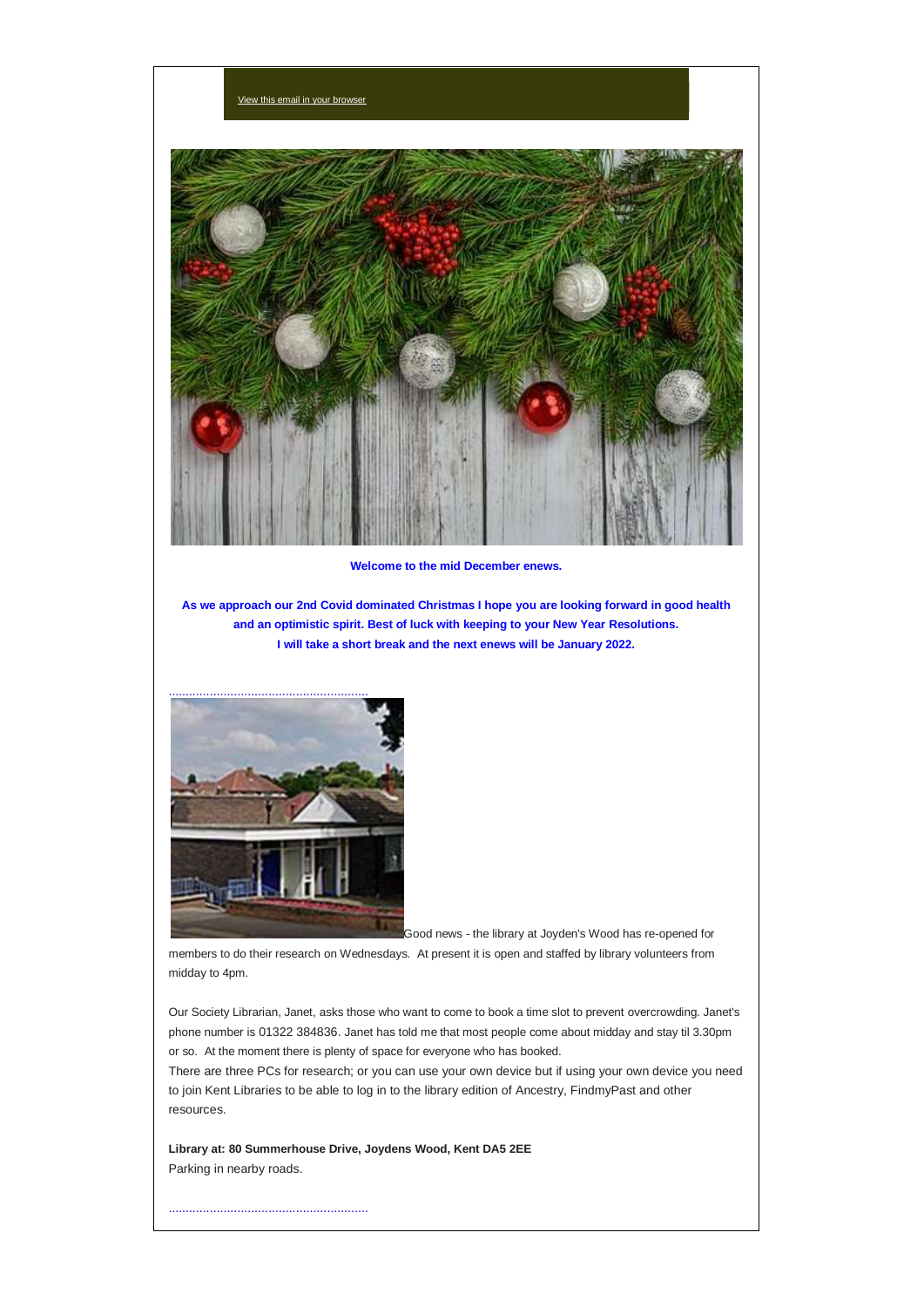**Talks** are now either in person at our Dartford and Sevenoaks venues or by Z*oom*. The combined details of *Zoom* and in person talks are in one chronological list below.

The description for each event states clearly whether it is via *Zoom* or an in person talk.

Currently all Workshops remain *Zoom*.

**......................................................**

## *ZOOM* **Talks**

*Zoom* **Talks are free and open to all**. They cannot be booked but please log on via the link in good time.

All times given are UK time.

NWKFHS members who missed a talk, perhaps because you are not in our timezone, note that **some** speakers have allowed their talks to be recorded and recorded talks are saved here <https://nwkfhs.org.uk/resources/all-other/zoom-talk-videos> note this link only works for paid up members logged into the website. Sometimes speakers have given permission for their talks only to be recorded for a specified amount of time, so members please do check the link.

**...................................................................**

**Saturday 8 January Doors Open 9.45am meeting starts at 10.30am at Dartford Branch. Location: Dartford Science and Technology College, Heath Lane, Dartford Kent DA1 2LY**

**Guest speakers Pam and Mark Bathurst of the** *Medway Queen Preservation Society* **will talk about** *The Heroine of Dunkirk: the Paddle Steamer Medway Queen*

The Medway Queen paddle steamer, built in 1924, originally took holidaymakers on trips around Kent before being commissioned by the Navy, in 1939. The boat became known as the Heroine of Dunkirk in 1940, after helping to evacuate British troops from Normandy.

For more information about the *Medway Queen* click here

The meeting will be led by Janet Rose.

Free to NWKFHS members; non members are asked to make a donation towards costs of hall hire and speaker.

There is a large, free car park but it is shared with other users and can be busy at times.

No booking, just turn up.

**Please wear a mask inside the building unless you are exempt.**

**...................................................................** (There will be no meeting of Sevenoaks Branch in January).

*Zoom* **Talk Thursday 20 January log in from 7pm for 7:30 start**

## **Speaker Sue Gibbons will talk about: "Conserving your family archive"**

This Zoom talk will be hosted by: Pam Goddard.

**...........................................................**

Sue Gibbons will cover:- General principles for keeping things safe and in good condition. Detailed advice on caring for and storing documents, photographs and many other items.

Suggestions for preserving your heritage as a book or a website and making plans as to what will happen to it all after your death plus some trustworthy sources for further help and advice.

The meeting will be recorded and may be available for members to view on the website for one month. Please check website for updates.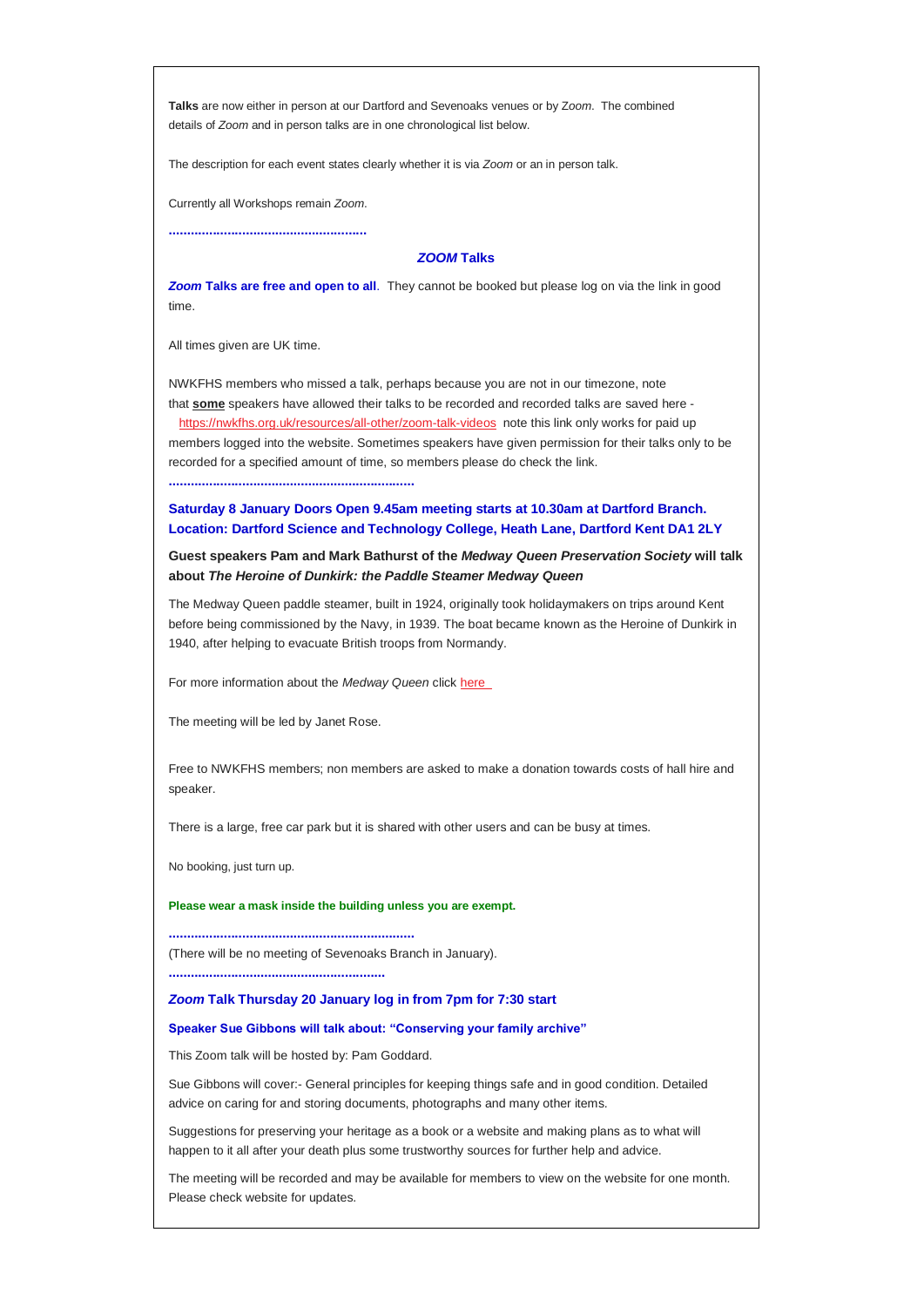The *Zoom* host will admit participants up to 30 minutes before the start so they may chat among themselves until the start time.

*Zoom* etiquette means that once the talk commences and until questions at the end, you should mute and un-video yourself to ensure all participants are able to concentrate on the speaker.

It's free to members and non members alike and there is no pre booking.

The *Zoom* link will be put on the website [www.nwkfhs.org.uk](http://www.nwkfhs.org.uk/) nearer the date.

**..................................................................**

### *Zoom* **Talk Thursday 27 January log in from 7pm for 7:30 start**

### **Speaker Myko Clelland will introduce the 1921 Census of England and Wales.**

The 1921 Census of England and Wales is here. Join Findmypast for an unmissable exploration of the biggest new arrival in family history. After years spent digitising and transcribing this unique snapshot of our recent history, discover the stories and secrets contained within. Along with the historical context, tips for effective searching and using it to trace elusive relatives, we'll learn how the 1921 Census will help you understand your ancestors' lives better. And your own.

Myko Clelland, Regional Licensing and Outreach Manager, talks about the 1921 England and Wales census, due to be published by Find My Past [www.findmypast.co.uk](http://www.findmypast.co.uk/) on 6 January 2022. This census was taken between two world wars, during a period of economic turmoil and at a time when women had just won the right to vote, the 1921 Census should provide some fascinating insights about society and how it has evolved over the past 100 years.

A recording of the meeting will be made available on the website for members only at a later date.

The Zoom link will be published on the website [www.nwkfhs.org.uk](http://www.nwkfhs.org.uk/) nearer the date.

**..................................................................**

### *ZOOM* **Workshops, Special Interest and Discussion groups**

*Zoom* **Workshops (including Discussion Groups and Writing Groups)** have a maximum number to allow all attendees to participate, and are restricted to paid up North West Kent FHS members only. Workshops last for 2 hours.

If any Society members missed a workshop which they would have liked to attend, or it filled up, see here for videos of some past workshops: [https://nwkfhs.org.uk/events/workshops/past-zoom-workshop](https://nwkfhs.org.uk/events/workshops/past-zoom-workshop-videos)[videos](https://nwkfhs.org.uk/events/workshops/past-zoom-workshop-videos)

Please note that booking is essential.

Note the above link will only work for Society members logged into the website.

## **December**

**22nd 10.30am DNA Discussion Group Laura Lincoln.**

#### **January 2022**

**5th Errors, Lies and Misinformation David Cufley 7.30pm - 9.30pm**

#### Capacity: 25 participants

A workshop discussing errors in official records and commercial search engines and how to try and spot them. Case studies will be used as part of the discussions.

Do you believe what your ancestors told officials and their families?

Do you believe what other researchers tell you, how good is their research?

Are transcriptions accurate and do the indexes reflect the original documents?

Mark Twain said if you don't read the newspaper, you're uninformed. If you read the newspaper you're misinformed. You could apply this to family history documents. This workshop will give you the tools to avoid researching someone else's family as yours.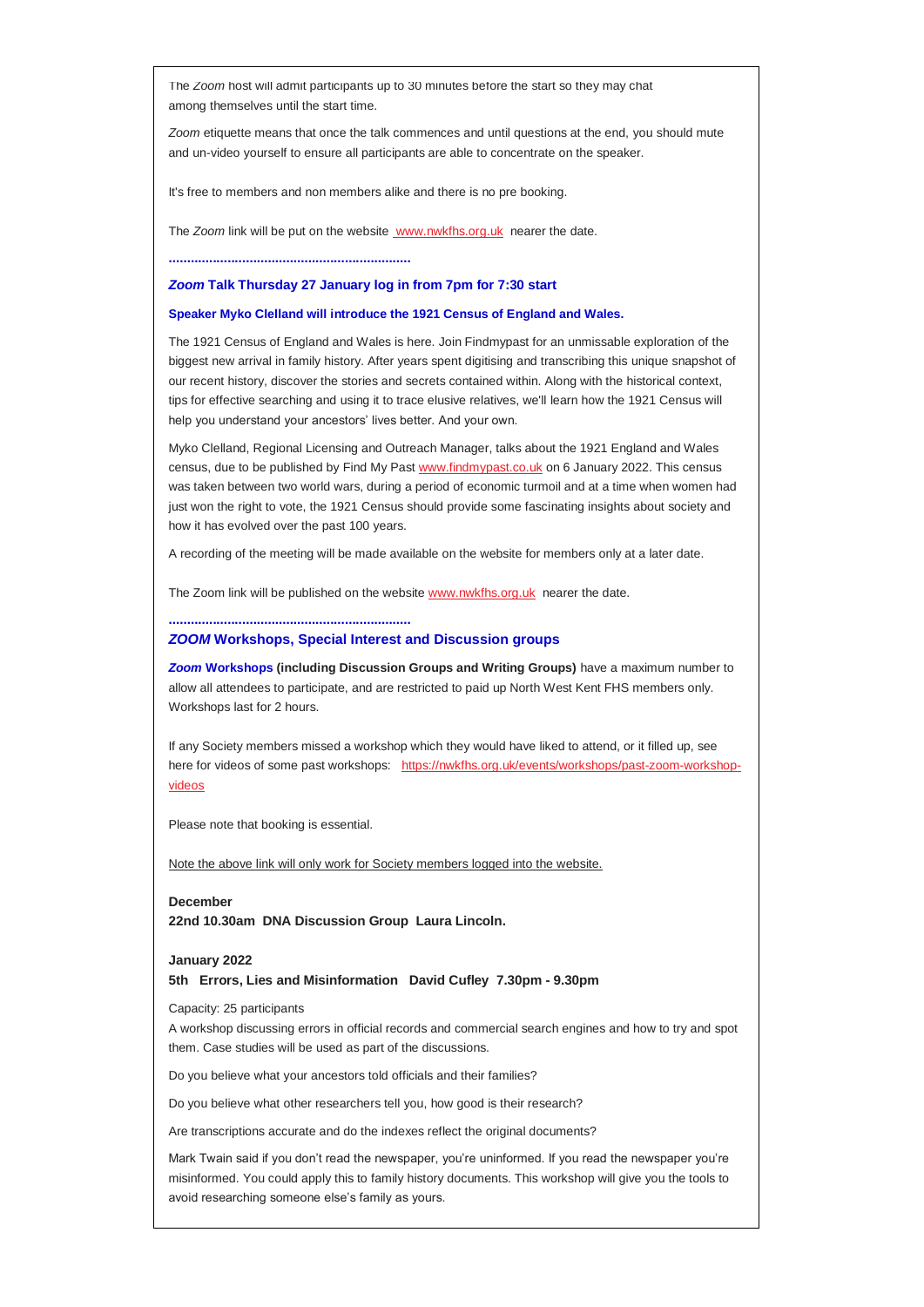| 12th Scottish Interest Group<br>Capacity: 15 participants                                                                                                                                                                                                       | Carolyn Barclay & Pam Goddard 10.30am-12.30pm                                                                                         |
|-----------------------------------------------------------------------------------------------------------------------------------------------------------------------------------------------------------------------------------------------------------------|---------------------------------------------------------------------------------------------------------------------------------------|
| The group will discuss the Highland Clearances and the impact they had on the lives of our ancestors.                                                                                                                                                           |                                                                                                                                       |
| 19th DNA Discussion Group                                                                                                                                                                                                                                       | Laura Lincoln 10.30am-12.30pm                                                                                                         |
| 26th Breaking Down Brickwalls<br>David Cufley 7.30pm-9.30<br>Anyone wishing to attend, please email your, 'brickwall' by the 12th January to allow sufficient time for<br>queries to be looked at. Please provide a name/topic and some background information. |                                                                                                                                       |
| February<br>2nd Medieval Records Part 1                                                                                                                                                                                                                         | David Cufley 7.30pm                                                                                                                   |
| 9th Discussion Group                                                                                                                                                                                                                                            | Carolyn Barclay 10.00am                                                                                                               |
| <b>16th Powerpoint presentations</b>                                                                                                                                                                                                                            | David Cufley 7.30pm                                                                                                                   |
| <b>23rd DNA Discussion Group</b>                                                                                                                                                                                                                                | Laura Lincoln 10.30am                                                                                                                 |
| Many, many thanks to workshop coordinator Carolyn Sekulowicz-Barclay (taking over<br>from Pam Goddard) for arranging our exciting programme of workshops, and to the workshop<br>leaders.                                                                       |                                                                                                                                       |
| Society members please email Carolyn for the link / code to enable you to attend any of the<br>above Workshops and Discussion Groups. workshop.booking@nwkfhs.org.uk                                                                                            |                                                                                                                                       |
| Carolyn would like to hear from you if you have topic requests for workshops or want to suggest<br>different dates or times.                                                                                                                                    |                                                                                                                                       |
| If you participate in a workshop, please consider making a donation to the Society through our eshop<br>https://www.nwkfhs.org.uk/shop/nwkfhs-shop/services and scroll down for 'Society Donation'.                                                             |                                                                                                                                       |
|                                                                                                                                                                                                                                                                 | See https://nwkfhs.org.uk/events/overview/all-upcoming-meetings for topics and dates / times of<br>Workshops and Talks further ahead. |
| Society Membership and Renewal still only £10                                                                                                                                                                                                                   |                                                                                                                                       |
| <b>10</b> ± ± Why not buy someone membership as a Christmas present? It's only £10 and<br>members get four journals a year, full of interesting information; and access to all the data in the<br>Members Only Area of the website plus access to workshops.    |                                                                                                                                       |
| Members, unless you pay by standing order, please think about your membership renewal which is due<br>1 January.                                                                                                                                                |                                                                                                                                       |
| 2021 has been an unusual year, but we hope you still felt your £10 subs was a bargain given our<br>programme of talks and workshops, whether in person or Zoom, and our four quarterly journals.                                                                |                                                                                                                                       |
| https://www.nwkfhs.org.uk/about/membership/our-membership                                                                                                                                                                                                       |                                                                                                                                       |
| (this enews is free to members and non members alike).                                                                                                                                                                                                          |                                                                                                                                       |
|                                                                                                                                                                                                                                                                 |                                                                                                                                       |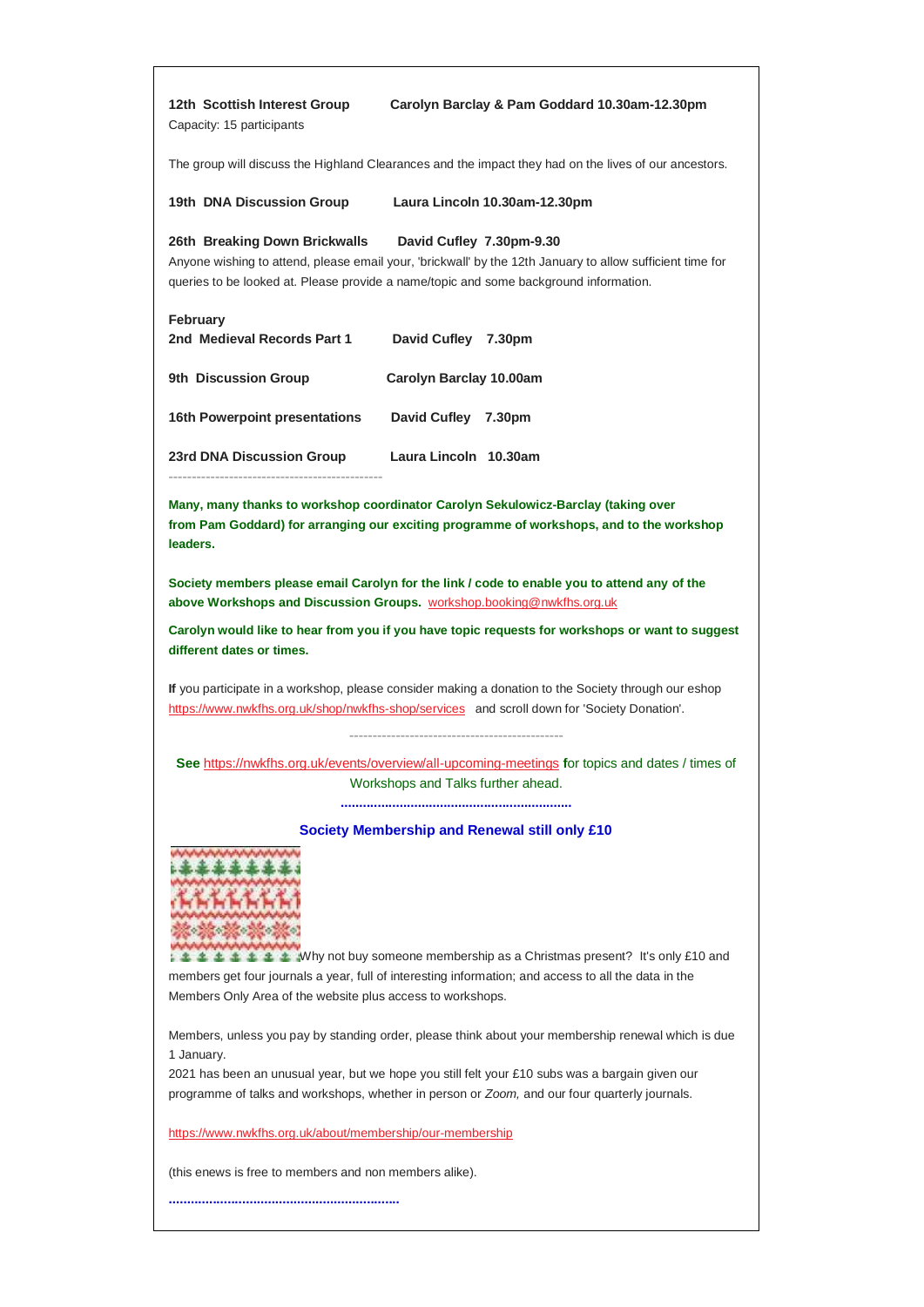#### **Society Facebook Group**

<https://www.facebook.com/groups/767236786758351>

Why not join the Society Facebook Group? It's a great source of information between issues of enews. For example, this came in to my email on 2 December ie after the last enews had been issued and would have been out of date by this issue.

I received it from MyHeritage and posted it on FB the same day.

*"Enjoy Free Access to our Huge City Directories Collection*

*We are pleased to offer free access for a limited time only to our huge collection of historical U.S. city directories. The collection includes 25,000 public U.S. city directories published between 1860 and 1960, with over 1.3 billion entries that have been consolidated into 561 million easily searchable records. These records will be available to search for free from December 2–7, 2021"*

I just put in my study surname GRADWICK without using any of the many other filters because I expected very few results (there were 45). I did select 'match exactly'. Without 'match exactly' there were nearly 66,000 results.

I found it very easy to copy and paste my 45 exact results into a doc on my laptop. It was only necessary to copy three pages. It would be longer to copy the actual records which you'd have to do one by one.

Also, you need to create a free account with MyHeritage to view the records. But, overall, a load of free info which I wouldn't otherwise have had access to.

### **The 1921 census**

Do make sure you log into Zoom to hear Myko Clelland's talk about the 1921 census on 27 January.

If you are fortunate enough to live in travelling distance of the three hubs you can access the census online free of charge.

The National Archives Advises:

**...............................................................**

We're excited to announce two regional hubs that will provide free online access to the 1921 Census of *England and Wales from 6 January 2022.*

*The census will be available online via our commercial partner [Findmypast](https://clicks.econnectmail.com/email/S-2493@209270@iuWQyFk3HkJ_tSF3XuXndPg-LK9DangWWghTtyAxZ5Y.@) and will be free to access in this way at [The National Archives,](https://clicks.econnectmail.com/email/S-2493@209271@iuWQyFk3HkJ_tSF3XuXndPg-LK9DangWWghTtyAxZ5Y.@) in Kew.*

*In addition, visitors to the [Manchester Central Library](https://clicks.econnectmail.com/email/S-2493@209272@iuWQyFk3HkJ_tSF3XuXndPg-LK9DangWWghTtyAxZ5Y.@) and the [National Library of Wales](https://clicks.econnectmail.com/email/S-2493@209273@iuWQyFk3HkJ_tSF3XuXndPg-LK9DangWWghTtyAxZ5Y.@) will also be able to access the 1921 Census via the Findmypast website for free next year.*

Just wondering how busy these hubs will be on 6 January!

**...............................................................**

# *Easyfundraising*

[Click here](https://nwkfhs.us4.list-manage.com/track/click?u=cde10858510442d6e71f0f3a6&id=9e364e11d6&e=64e4c544dc) **to r**aise donations for North West Kent Family History Society whenever you shop online. Turn your everyday online shopping into FREE donations.

**So far the Society has 40** *easyfundraising* **supporters who have raised over £700.**

I am one of them and, although the Society receives donations from retailers whenever I buy online or click and collect, it does not cost me any extra.

**..............................................................**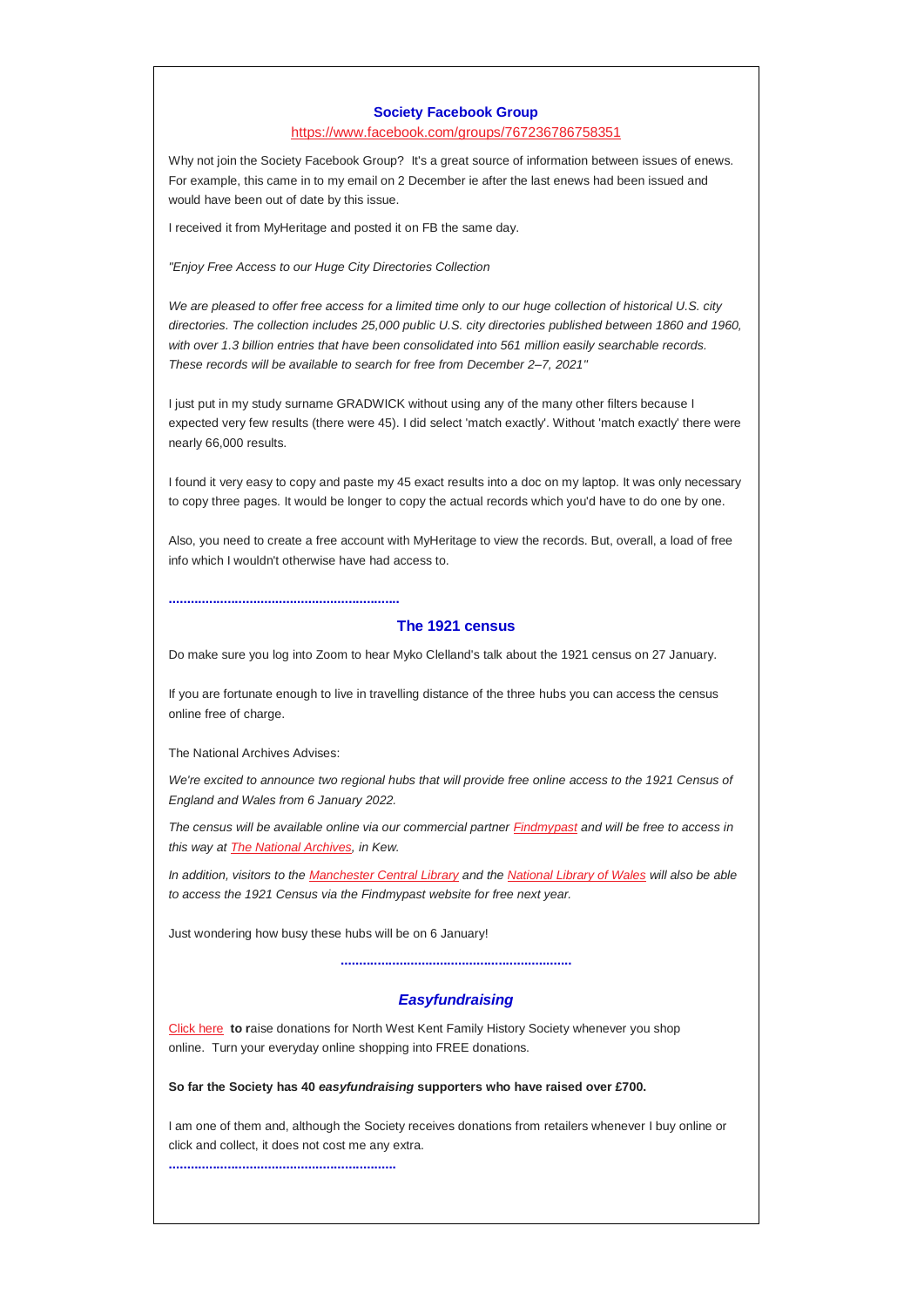## **Look Behind You!!**



I went to the PANTO in London

yesterday and am pleased to report that the London Palladium was almost full (sorry Chris Whitty) evidently those who booked weren't doomsters who later cancelled.

In the UK, the news is sadly full of the devastating impact of Omicron on hospitality, and some shows have cancelled performances.

I was reading recently that 100 years ago Pantomimes were already popular: Aladdin was showing at the London Hippodrome.

**..............................................................**

# **Alan Godfrey Maps** <https://alangodfreymaps.co.uk/se1.htm>

A member who uses Alan Godfrey maps has suggested I mention them here as new ones are due out for Bexley and Dartford at a very reasonable charge. **..............................................................**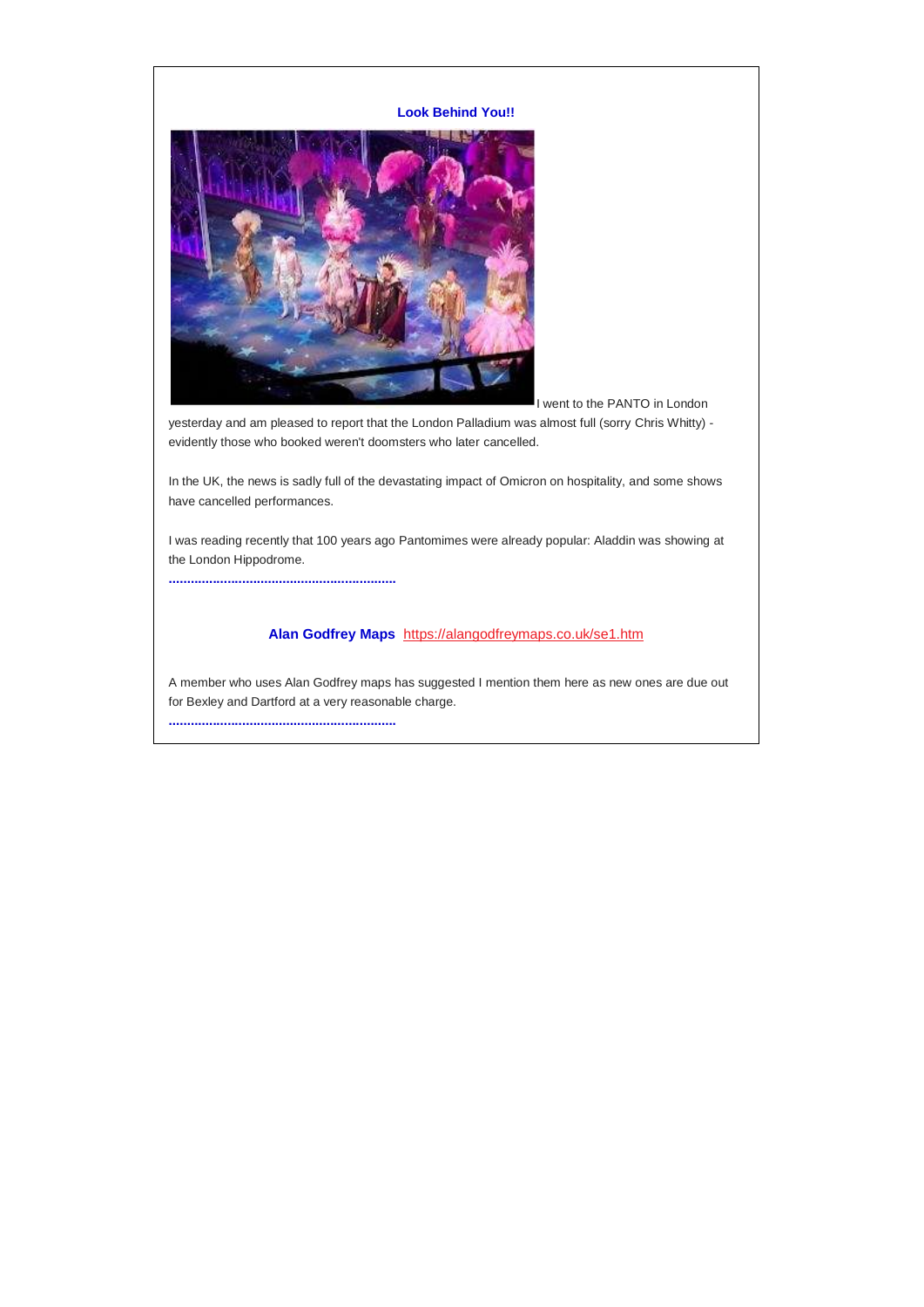